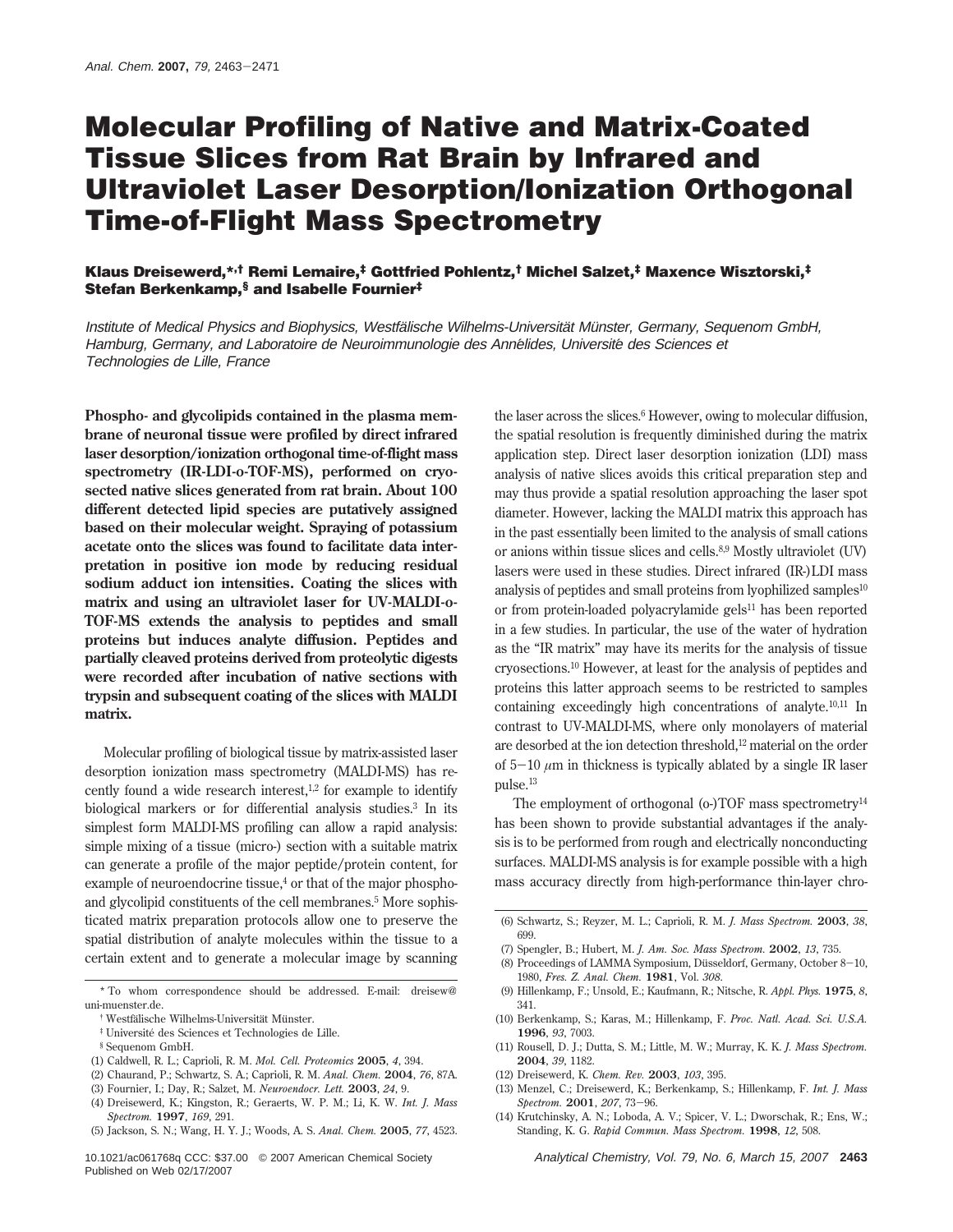matography (HPTLC) plates.15 The decoupling of the desorption/ ionization event and the mass analysis is particularly beneficial in combination with IR-MALDI where large amounts of material are ablated per laser pulse. Making use of an effective absorption of the infrared laser energy by tissue components, e.g., by tissue water, IR-MALDI-o-TOF-MS analysis may be performed directly on native samples. In a study performed in parallel to ours, Jackson et al. have recently reported the detection of major phospholipids from native brain tissue, realizing a coupling of direct IR-LDI with a hybrid ion mobility orthogonal extraction TOF mass spectrometer.16 Mostly sphingomyelin and phosphatidylcholine species were detected in that work.

In the present paper, molecular profiling of cryosected native and matrix-coated rat brain tissue slices by IR-LDI-o-TOF-MS and by UV-/IR-MALDI-o-TOF-MS is reported. Phospho- and glycolipid species are tentatively assigned based on the mass of well-resolved monoisotopic ions. Peptides and small proteins were detected by UV-MALDI-MS after coating of the slices with MALDI matrix. Tryptic digest products were detected after treating native slices with enzyme followed by matrix-coating.

### **EXPERIMENTAL SECTION**

**Materials**. α-Cyano-4-hydroxycinnamic acid (HCCA), sinapic acid, bradykinin fragment  $1-7$ , substance P, melittin, and potassium acetate were obtained from Sigma-Aldrich (Deisenhoven, Germany) and used without further purification. Trypsin was from Promega (Framingham, MA).

**Tissue Preparation.** Adult male Wistar rats weighing 250- 350 g (animal use accreditation by the French ministry of the agriculture N<sub>o</sub>. 04860) were maintained under standard care. Animals were sacrificed by decapitation and immediately dissected to remove the brain. Frozen sections of either 15 or 60 *µ*m were obtained with a cryotome. Roughly, sections were taken from intereural 12.70, bregma 3.70 to intereural, 1.20 bregma  $-7.80$  of the brain. Slices were thaw-mounted onto standard histology glass slides. Cryosected tissue slices were stored at  $-20$  or  $-70$  °C prior to use.

**Tryptic Digest.** A total of 30 *µ*L of enzyme solution (33 ng/  $\mu$ L in 25 mM Tris buffer, pH 7.4) were applied onto tissue slices using a micropipette. To reduce solvent evaporation, samples were covered with a small dish. After digestion for either 3 or 10 min at room temperature, the slices were rinsed with 80% ethanol and allowed to dry at room temperature.

**Sample Preparation for LDI- and MALDI-MS Analysis.** HCCA matrix solution was prepared by dissolving 10-20 mg of HCCA in 1 mL of acetonitrile/0.1% TFA (2:1, v/v). Sinapic acid matrix was prepared by dissolving 20 mg of sinapic acid in 1 mL of acetonitrile/0.1% TFA (1:1, v/v). A volume of matrix solution of  $10-20$   $\mu$ L was spread over the tissue sections using a micropipette. The sample was allowed to dry at room temperature, forming a homogeneous microcrystalline preparation. For LDI analysis, samples were thawed under air and condensed water was allowed to evaporate at room temperature. Tissue slices were then either transferred directly into the mass spectrometer or were rewetted with 0.5 M of potassium acetate using a pneumatic nebulizer. Transfer into the mass spectrometer was done after evaporation of solvent.

**Orthogonal TOF-Mass Spectrometer***.* The o-TOF-MS is a modified prototype, similar to the one described by Loboda et al.<sup>17</sup> By default, this instrument is equipped with an  $N_2$  laser emitting 3 ns long pulses at a wavelength of 337 nm and a maximum repetition rate of 30 Hz. The UV laser beam is delivered via a fiber-optical system, producing a spot size on the sample of ∼200 × 230 *µ*m2. In our modified version, a second laser port has been added to adopt the beam of an Er:YAG-laser (BiOptics Laser Systeme, Berlin, Germany). This laser emits pulses of ∼100 ns in duration at a wavelength of 2.94 *µ*m and a repetition rate of  $\sim$ 2 Hz. The IR laser beam irradiates the sample under an angle of incidence of 45°. The focal spot size is approximately 150  $\times$ 200 *µ*m2. Samples can be observed with a CCD camera and ∼10  $\mu$ m resolution. To accommodate glass slides of up to 30  $\times$  50 mm<sup>2</sup> in size and 1.8 mm in thickness, the central part of the sample plate (50 × 30 mm<sup>2</sup>) was milled out to a thickness of ∼2 mm. An adapter was used for 1 mm thick microscopic slides. Substrates were fixed with double sided pads of 0.2 mm thickness.

Ions are generated in an elevated-pressure ion source filled with nitrogen gas ( $p \sim 1-5 \times 10^{-1}$  mbar) and are accelerated by a low extraction field of ∼25 V/mm into a quadrupole ion guide. The quadrupole is filled with N<sub>2</sub> at a pressure of  $\sim$ 10<sup>-3</sup> mbar. In normal operation the lower *m*/*z* cutoff of the quadrupole was set to *m*/*z* 500 in order to optimize ion transmission for the lipid and peptide mass range. To monitor low mass ions, this cutoff was set to  $m/z$  150 in a few experiments. After passing the collisional cooling quadrupole, ions enter the high-vacuum part of the instrument ( $p \sim 1 \times 10^{-7}$  mbar) where they are accelerated in orthogonal direction with respect to their original movement. Time-of-flight analysis was performed in both negative  $(-)$  and positive  $(+)$  ion mode, using acceleration potentials of 10  $(-/+)$ or 20 kV  $(+)$  and a repetition rate of the push-out pulser of a few kilohertz. Time-to-digital measurements were typically performed with a bin width of 256 ps. Calibration of the instrument was achieved with a two-point calibration using protonated or deprotonated molecular ions of bradykinin fragment  $1-7$  and either substance P or melittin desorbed from a regular analyte/matrix preparation. For acquisition of UV-MALDI mass spectra ∼7000 single laser pulses were typically applied according to an acquisition time of ∼4 min at 30 Hz laser repetition rate. Owing to the lower repetition rate of the IR-laser of only 2 Hz and the larger amounts of material ablated per pulse, a maximum of ∼1200 IRlaser pulses was applied for IR-LDI- and IR-MALDI-MS. Laser fluences were adjusted to values moderately above the ion detection threshold for the individual matrix/wavelength combinations. For analysis with the IR laser, the sample plate was typically moved to a neighboring position after a few to ∼ten single exposures whereas for UV-MALDI a few ten to some hundred laser pulses were typically applied on a certain position before the position was changed. Mass spectra were processed using the MoverZ software (vs 2001.02.13, Genomic Solutions, Ann

Arbor, MI). (15) Dreisewerd, K.; Muthing, J.; Rohlfing A.; Meisen I.; Vukelic, Z.; Peter-Katalinic, J.; Hillenkamp, F.; Berkenkamp, S. *Anal. Chem.* **2005**, *77*, 4098. (16) Woods, A. S.; Ugarov, M.; Jackson, S. N.; Egan, T.; Wang, H. Y. J.; Murray,

K. K.; Schultz, J. A. J. *Proteome Res.* **2006**, *5*, 1484.

<sup>(17)</sup> Loboda, A. V.; Ackloo, S.; Chernushevich, I. V. *Rapid Commun. Mass Spectrom.* **2003**, *17*, 2508.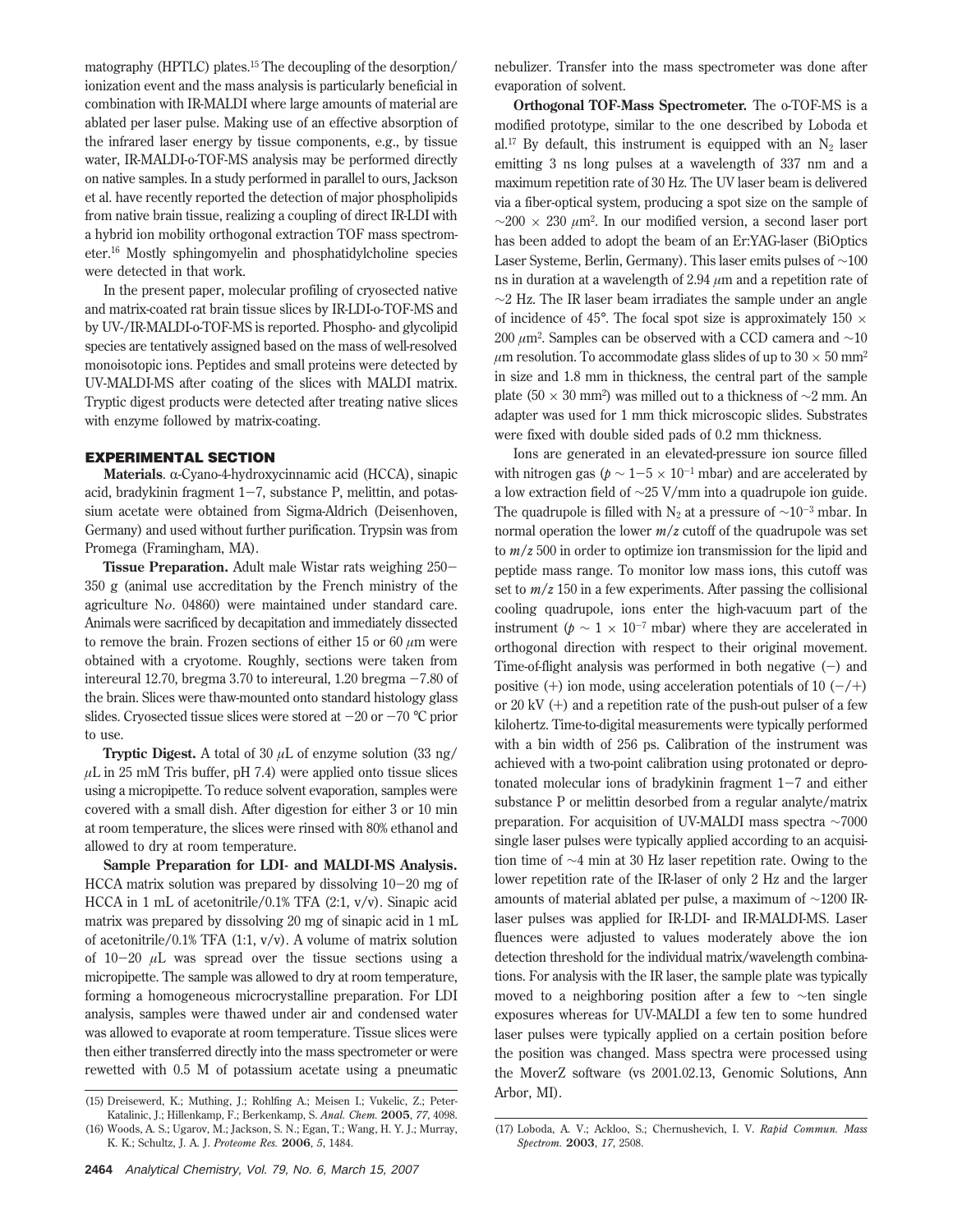## **RESULTS AND DISCUSSION**

**Direct IR-LDI-MS.** Direct IR-LDI-o-TOF mass spectra that were acquired from a cryosected rat brain slice of 60 *µ*m thickness in negative and positive ion mode, respectively, are plotted in Figures 1 and 2. The native slice was sprayed with 0.5 M KAc prior to the MS analysis. The mass spectra were recorded from random positions in a central area of the slice of approximately  $5 \times 5$  mm<sup>2</sup> in size. In both ion modes, the mass spectra are dominated by a series of ions in the *m/z* range between ∼700 and 900 (Figures 1a and 2a). The mass ranges and characteristic mass differences of 2, 16, and 28, observed for several sets of ions (see for example inset in Figure 1a), suggest that these species represent phospholipids with varying fatty acid residues, on the one hand, and glycolipids, in particular hydroxylated and non-hydroxylated sulfatides, on the other. Owing to the high mass resolving power of ∼10 000 (fwhm) of the analysis, the identity of these ions may tentatively be assigned based solely on their monoisotopic mass. Major phospho- and glycolipid structures from rat brain tissue have been identified previously in several studies, for example by nanoESI-tandem MS analysis.18 Likely identities of the detected species are proposed in Tables 1 and 2 for the two ion modes, respectively, along with theoretical *m*/*z* values and experimentally determined ones using external calibration. The generally good agreement between the values suggests that the detected ion species are indeed likely to represent several of the well-known major phospho- and glycosphingolipids of rat brain plasma membranes: hydroxylated and non-hydroxylated sulfatides (ST, ST-OH), cerebrosides (CB), phosphatidylcholine (PC), phosphatidylethanolamine (PE), phosphatidylglycerol (PG), phosphatidylinositol (PI), plasmenylethanolamine (PlsEtn), phosphatidylserine (PS), and sphingomyelin (SM). Partly, the distributions of lipid species, known to be present in rat brain in high quantity, overlap too closely to allow a differentiation by the mere MS1 data. For example, the ion at *m*/*z* 844.51, observed in positive ion mode (Table 2), could equally well represent a ST 38:2 (theoretical *m/z*, 844.50) or a PC 38:6 (844.53) species. Also PA and CB ion species are likely masked by overlapping lipid series. Although variations in the fatty acid chain residues (i.e., the number of C-atoms and the degree of saturation) are straightforwardly detectable, the MS1 data also do not allow further differentiation as to the site of the modification. For example, the ion at *m*/*z* 885.54 (Figure 1b) could in principle represent a PI 18:1/16:0 or a PI 18:0/16:1, though the second isoform is naturally occurring in much higher abundance. A differentiation would be possible by tandem MS analysis, for example by using collisional activation. This option was not available on the employed prototype instrument.

The low mass ranges from *<sup>m</sup>*/*<sup>z</sup>* <sup>130</sup>-600, recorded in negative and positive ion mode, respectively, are shown in Figures 1b and 2b. The likely identity of some of the detected ions are indicated in the figures. Generally, direct IR-LDI induces only very little fragmentation of the lipids. Only for the most abundant PC's some sizable intensity of  $PC-N(CH3)_3$  ion species is observed in positive ion mode next to some lyso-PC's ions of minor abundance (Table 2, Figure 2b). In negative ion mode, alkylates (16:0, *m*/*z* 255.24; 18:0, *m*/*z* 283.27; 18:1, *m*/*z* 281.26) could be assigned (Figure 1b). Further exploration of the identity of low mass ion species was beyond the scope of the present work.



**Figure 1.** Direct IR-LDI-o-TOF mass spectra recorded from a 60 *µ*m thick rat brain tissue slice in negative ion mode. The tissue slice was sprayed with 0.5 M KAc solution prior to the analysis. (a)  $m/z$ range from 600 to 1050, displaying a series of phospholipid and hydroxylated and non-hydroxylated sulfatide species. Major ions are assigned with their putative identity (see Table 1 for an extensive list). All ions represent deprotonated molecular species,  $[M - H]$ <sup>-</sup>. The inset shows an enlarged section displaying the  $m/z$  range 850 to 900. (b) <sup>m</sup>/<sup>z</sup> range from 130 to 600; this spectrum was recorded with the low  $m/z$  cutoff of the quadrupole set to 150. (c)  $m/z$  range from 1350 to 1700 displaying two putative GM1 ganglioside ions; all other distinct ions presumably represent "unspecific" phospholipid dimers that are produced during the desorption ionization process.

In the negative ion mode, two species that are presumably representing singly sialylated gangliosides, namely GM1 36:1

<sup>(18)</sup> Lemaire, R.; Wisztorski, M.; Desmons, A.; Tabet, J. C.; Day, R.; Salzet, M.; Fournier, I. *Anal. Chem.* **2006**, *78*, 7145.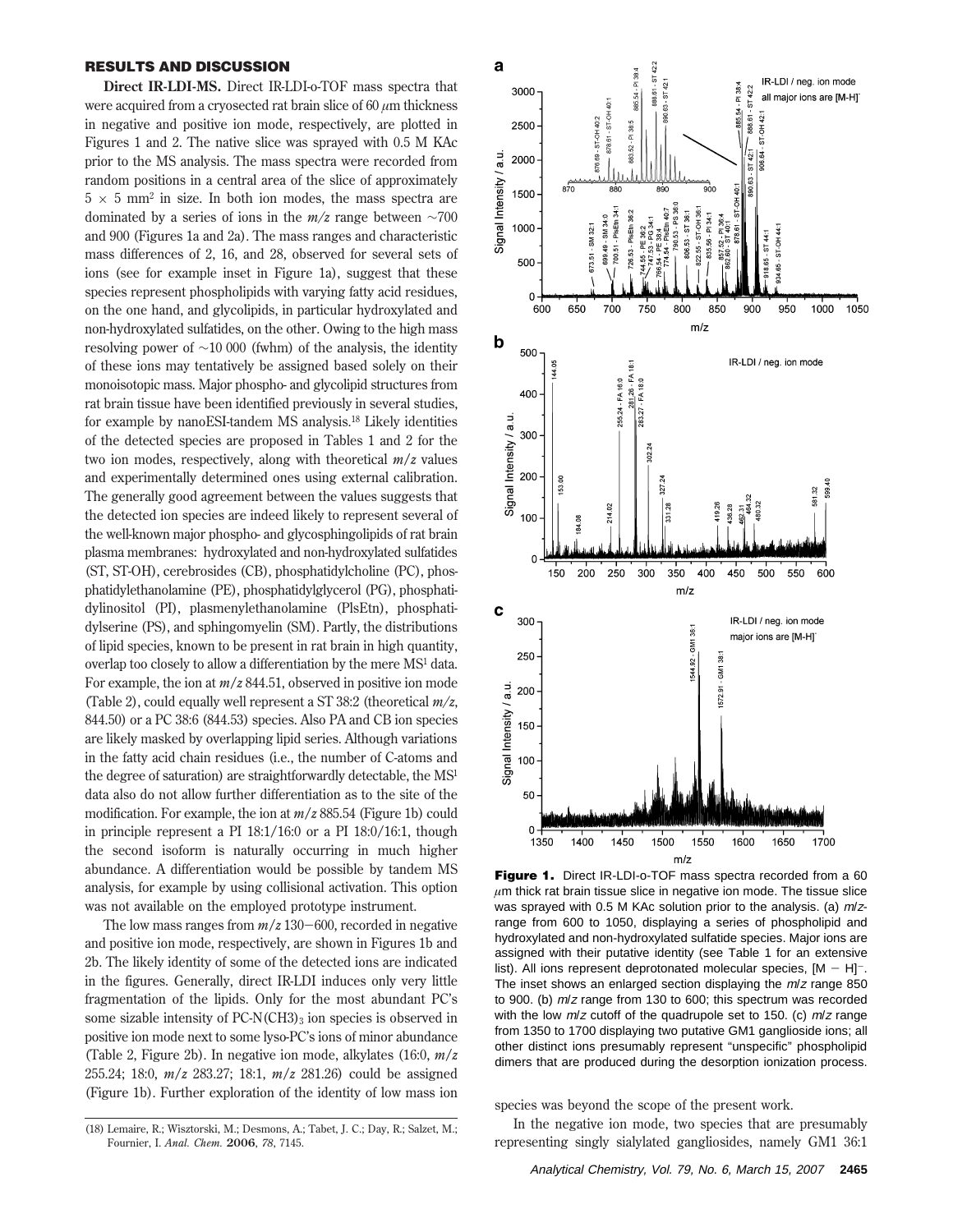

**Figure 2.** Direct IR-LDI-o-TOF mass spectra recorded from a 60 *µ*m thick rat brain tissue slice in positive ion mode. The tissue slice was sprayed with 0.5 M KAc solution prior to the analysis. (a)  $m/z$ range from 600 to 1050, displaying a series of phospholipid and sulfatide species. Major ions are assigned with their putative identity (see Table 2 for an extensive list). All major ions represent  $[M + K]^+$  ions. (c)  $m/z$  range from 130 to 600; this spectrum was recorded with the low <sup>m</sup>/<sup>z</sup> cutoff of the quadrupole set to 150. (c) m/z range from1400 to 1750. Presumably, only unspecific phospholipid dimers, produced during the desorption ionization process, are detected.

(theoretical *m*/*z* of the deprotonated molecule, 1544.87) and GM1 38:1 (theoretical *m/z*, 1572.90), are furthermore detected (Figure 1c). Overlap with "unspecific" dimeric ions of smaller phosphoand glycolipids, which are produced within the laser desorption ionization process, renders the identification of possible further ganglioside species difficult. In positive ion mode, distinct ganglioside species could not be differentiated from the background of unspecific gas-phase dimers of smaller lipids (Figure 2c), e.g., (PC 34:1)<sub>2</sub>K<sup>+</sup> at  $m/z$  1558.10 (theoretical  $m/z$ , 1558.09).

Expectedly, more acidic phospholipids are preferentially (or exclusively) detected in the negative ion mode, whereas neutral phospholipids are eventually only detected through cationization with sodium or potassium (e.g., PC). Some phospholipids (e.g., SM, PE) are detected with comparable intensity in both ion modes. Presumably owing to the high natural concentration of potassium in rat brain, even for desorption from native slices positively charged lipids are mainly represented by potassiated molecules  $[M + K]^+$  (data not shown). Spraying of the native slices with KAc further reduced residual  $[M + Na]^+$  ion intensities and, hence, facilitates data interpretation. Rupture of the cell membranes is not expected to occur as a consequence of the application of KAc solution because intracellular salt concentrations are on the same order of magnitude. Peptide ions of notable intensity do not seem to be produced by direct IR-LDI. Unspecific fragment ions stemming from these and other cell constituents are, however, likely to contribute to the chemical background.

Tables 1 and 2 also provide some information about the relative fatty acid variations within lipid species of a particular type, even if the degree of saturation or varying chain lengths will have a certain influence on proton and cation affinities, and this will, therefore, hamper a more quantitative evaluation. A quantitative comparison of lipids of different type would be even more difficult due to the rather different ionization efficiencies. For a semiquantititave analysis,  ${}^{12}C/{}^{13}C$ ,  ${}^{39}K/{}^{41}K$  isotopic abundances, as well as potential overlap with the distributions of other species need to be further taken into account. Within these limitations, the determined ion abundances suggest, for example, that the ratio of singly unsaturated PC (34:1) to fully saturated PC (34:0) is approximately 2:1-3:1 (Table 2).

Owing to the preservation of the lateral molecular distribution in carefully prepared native slices, the IR-LDI approach seems well suited for imaging MALDI-MS, although the high amount of consumed material will inherently reduce the analytical sensitivity. Previous UV-MALDI-MS studies by Jackson et al.<sup>5</sup> suggest that different phospholipid distributions should be obtained from the cerbellar cortex ("gray matter") versus the cerbellar peduncle ("white matter"). IR-LDI measurements of the two brain areas did as yet not produce really conclusive results, although some differences in lipid distribution are indicated. Compared to the results by Jackson et al. the differences are, however, relatively minor. This finding is eventually owing to the strong averaging by the relative large laser spot size used and positions sampled for the direct LDI mode. We will address this important issue further after completion of a new laser stage, allowing a reduction of focal spot sizes down to ∼20 *µ*m in diameter. Owing to nonneglectable analyte diffusion, spatially resolved MALDI measurements were not meaningful with the current crude matrix application protocol.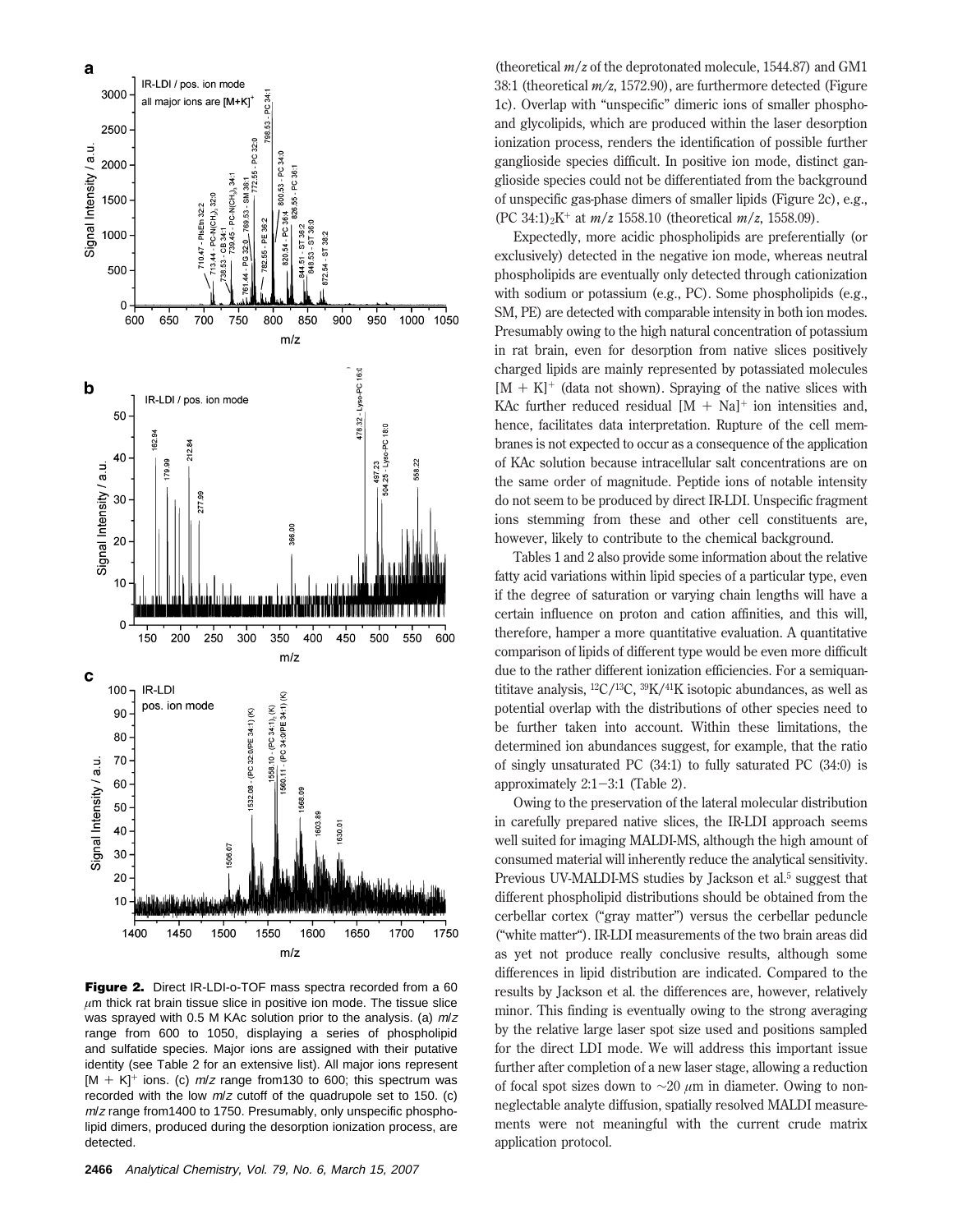#### **Table 1. Putative Identities of Phospho- and Glycolipid Species Observed by Direct IR-LDI-o-TOF-MS from Native Rat Brain Tissue Slice in the Negative Ion Mode, Along with the Theoretical and Experimental <sup>m</sup>/<sup>z</sup> Values of the Monoisotopic Deprotonated Molecular Ion, [M** - **H]**- **<sup>a</sup>**-**<sup>c</sup>**

|              |               |                                           | signal                  |                  |
|--------------|---------------|-------------------------------------------|-------------------------|------------------|
| expt.<br>m/z | theor.<br>m/z | identity                                  | intensity<br>arb. units | alternatives     |
|              |               |                                           |                         |                  |
| 599.33       | 599.32        | Lyso-PI $18:0$                            | 321                     |                  |
| 670.52       | 670.46        | PA 34:2                                   | 507                     |                  |
| 673.51       | 673.52        | SM 32:1                                   | 222                     | PA 34:1 (673.48) |
| 699.49       | 699.50        | PA 36:2                                   | 904                     |                  |
| 700.51       | 700.53        | <b>PlsEtn 34:1</b>                        | 1019                    |                  |
| 701.51       | 701.55        | SM 34:1                                   | 1019                    |                  |
| 715.57       |               | ?                                         | 907                     |                  |
| 716.56       | 716.52        | PE 34:1                                   | 626                     |                  |
| 718.55       | 718.54        | PE 34:0                                   | 409                     |                  |
| 726.53       | 726.54        | <b>PlsEtn 36:2</b>                        | 1430                    |                  |
| 728.56       | 728.56        | <b>PlsEtn 36:1</b>                        | 1288                    |                  |
| 742.56       | 742.54        | PE 36:2                                   | 487                     |                  |
| 744.55       | 744.55        | PE 36:1                                   | 1274                    |                  |
| 746.54       | 746.51        | PlsEtn 38:7                               | 689                     |                  |
| 747.53       | 747.52        | PG 34:1                                   | 843                     |                  |
| 750.53       | 750.54        | PlsEtn 38:4                               | 934                     |                  |
| 754.56       | 756.58        | PlsEtn 38:2                               | 404                     |                  |
| 756.59       | 756.59        | PlsEtn 38:1                               | 315                     |                  |
| 762.49       | 762.51        | PE 38:6, probably 16:0/22:6 <sup>22</sup> | 530                     | PS 34:0 (762.53) |
| 764.51       | 764.52        | PE 38:5                                   | 389                     |                  |
| 766.54       | 766.54        | PE 38:4                                   | 780                     |                  |
| 770.56       | 770.57        | PE 38:2                                   | 221                     |                  |
| 772.56       | 772.59        | PE 38:1                                   | 646                     |                  |
| 774.55       | 774.54        | <b>PlsEtn 40:7</b>                        | 1776                    |                  |
| 776.56       | 776.56        | $PlsEtn$ 40:6                             | 743                     |                  |
| 778.57       | 778.58        | $PlsEtn$ 40:5                             | 754                     |                  |
| 788.51       | 788.54        | PS 36:1                                   | 566                     |                  |
| 790.53       | 790.56        | PS 36:0                                   | 2447                    | PE 40:6 (790.54) |
| 792.54       | 792.55        | PE 40:5                                   | 660                     |                  |
| 794.56       | 794.57        | PE 40:4                                   | 470                     |                  |
| 806.53       | 806.54        | ST 36:1                                   | 2078                    |                  |
| 821.54       |               | P                                         | 765                     |                  |
| 822.55       | 822.54        | <b>ST-OH 36:1</b>                         | 720                     |                  |
| 834.56       | 834.58        | ST 38:1                                   | 1142                    |                  |
| 835.56       | 835.53        | PI 34:1                                   | 1036                    |                  |
| 850.55       | 850.57        | <b>ST-OH 38:1</b>                         | 354                     |                  |
| 857.51       | 857.52        | PI 36:4                                   | 2162                    |                  |
| 860.58       | 860.59        | ST 40:2                                   | 530                     |                  |
| 862.61       | 862.61        | ST 40:1                                   | 1563                    |                  |
| 876.60       | 876.59        | ST-OH 40:2                                | 803                     |                  |
| 878.61       | 878.60        | ST-OH 40:1                                | 3157                    |                  |
| 883.52       | 883.53        | PI 38:5                                   | 1508                    |                  |
| 885.54       | 885.55        | PI 38:4                                   | 13256                   |                  |
| 888.61       | 888.62        | ST 42:2                                   | 9915                    |                  |
| 890.63       | 890.64        | ST 42:1                                   | 7943                    |                  |
| 902.62       | 902.60        | <b>ST-OH 42:3</b>                         | 614                     |                  |
| 904.62       | 904.62        | <b>ST-OH 42:2</b>                         | 6092                    |                  |
| 906.62       | 906.63        | <b>ST-OH 42:1</b>                         | 10067                   |                  |
| 908.64       | 908.65        | <b>ST-OH 42:0</b>                         | 3173                    |                  |
| 916.67       | 916.66        | ST 44:2                                   | 599                     |                  |
| 918.65       | 918.67        | ST 44:1                                   | 997                     |                  |
| 920.64       |               | P                                         | 667                     |                  |
| 932.64       | 932.65        | <b>ST-OH 44:1</b>                         | 528                     |                  |
| 934.65       | 934.64        | <b>ST-OH 44:0</b>                         | 659                     |                  |
| 1544.88      | 1544.87       | GM1 36:1                                  | 1124                    |                  |
| 1572.91      | 1572.90       | GM1 38:1                                  | 736                     |                  |
|              |               |                                           |                         |                  |

<sup>*a*</sup> Slices were sprayed with 0.5 M KAc prior to the analysis. <sup>*b*</sup> To guide the eye, lipid species detected with high signal intensity (>1000 a.u.) are highlighted. Abbreviations: galactose (Gal); ceramide (Cer); *N*-a noise are not corrected for.

**IR-MALDI-MS.** Abundant lipid ions are also produced by IR-MALDI-MS from HCCA-coated slices (Figure 3a,b). Owing to the higher intensities of sodiated, and the additional generation of protonated ion species, mass spectra acquired in the positive ion

mode are more complex. Overall, however, the same lipid species are recorded in positive ion mode IR-MALDI- and by direct IR-LDI-MS. In the negative ion mode, some phospholipids (notably PE, PlsEtn, SM), which are detected in medium to high abundance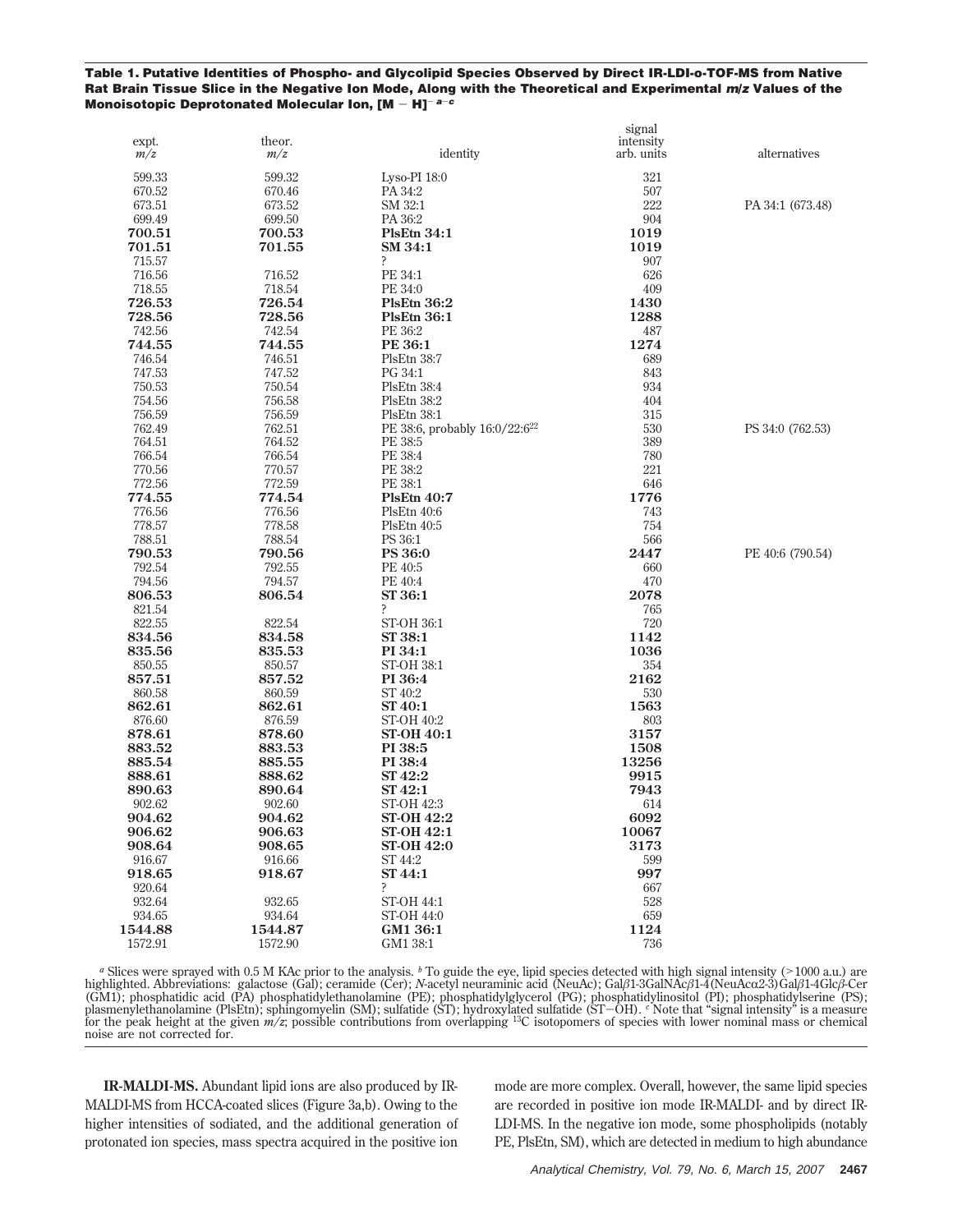#### **Table 2. Putative Identities of Phospho- and Glycolipid Species Observed by Direct IR-LDI-o-TOF-MS from Native Rat Brain Tissue Slice in the Positive Ion Mode, Along with the Theoretical and Experimental m/z Values of the Monoisotopic Cationized Ions, [M** <sup>+</sup> **K]**<sup>+</sup> **and [M** + **Na]**<sup>+</sup> **<sup>a</sup>**-**<sup>d</sup>**

| expt.<br>m/z     | theor.<br>m/z    | identity                                                 | signal<br>intensity<br>arb. units | alternatives                                    |
|------------------|------------------|----------------------------------------------------------|-----------------------------------|-------------------------------------------------|
| 478.32           | 478.33           | $Lvso-PC 16:0$                                           | 129                               |                                                 |
| 504.32           | 504.35           | Lyso-PC 18:0                                             | 71                                |                                                 |
| 551.50           | 551.50           | $DAG^+ 32:0$                                             | 78                                |                                                 |
| 577.50           | 577.52           | $DAG^+34:1$                                              | 127                               |                                                 |
| 694.50           | 6494.48          | Pls 32:3(Na)                                             | 129                               |                                                 |
| 697.45           | 697.47           | $PC-N(CH3)$ <sub>3</sub> 32:0 (Na)                       | 127                               |                                                 |
| 710.47           | 710.45           | $PlsEtn$ 32:2 $(K)$                                      | 879                               |                                                 |
| 713.44           | 713.45           | $PC-N(CH3)$ <sub>3</sub> 32:0 (K)                        | 1594                              |                                                 |
| 723.48           | 723.53           |                                                          | 160                               |                                                 |
| 725.48           | 725.55           | S.                                                       | 128                               |                                                 |
| 737.44           | 737.45           | $PC-N(CH3)$ <sub>3</sub> 34:2 (K)                        | 130                               |                                                 |
| 738.53           | 738.53           | CB 34:1 (K)                                              | 235                               |                                                 |
| 739.45           | 739.47           | PC-N(CH3)3 34:1 (K)                                      | 3155                              |                                                 |
| 741.46           | 741.48           | PC-N(CH3)3 34:0 (K)                                      | 1093                              |                                                 |
| 748.58           |                  |                                                          | 198                               |                                                 |
| 751.40           |                  | ρ                                                        | 175                               |                                                 |
| 753.59           | 753.59           | SM 36:1 (Na)                                             | 266                               |                                                 |
| 756.53           | 756.55           | PC 32:0 (Na)                                             | 462<br>568                        |                                                 |
| 761.44<br>765.47 | 761.47<br>765.48 | PG 32:0 (K)                                              | 279                               |                                                 |
| 767.48           | 767.50           | $PC-N(CH3)$ <sub>3</sub> 36:2 (K)<br>PC-N(CH3)3 36:1 (K) | 1276                              |                                                 |
| 769.53           | 769.56           | SM 36:1 (K)                                              | 2880                              | PC-N(CH3)3 36:0 (K) (769.51)                    |
| 770.54           | 770.55           | PlsEtn 36:0(K)                                           | 1688                              |                                                 |
| 772.55           | 772.53           | PC $32:0$ (K), probably<br>$16:0/16:0^{22}$              | 7195                              |                                                 |
| 782.54           | 782.57           | PC 34:1 (Na)                                             | 928                               |                                                 |
| 784.55           | 784.58           | PC 34:0 (Na)                                             | 846                               |                                                 |
| 789.47           | 789.50           | PG 34:0 (K)                                              | 571                               |                                                 |
| 793.50           | 793.51           | PC-N(CH3) <sub>3</sub> 38:2 (K)                          | 270                               |                                                 |
| 796.51           | 796.53           | PC $34:2$ (K)                                            | 551                               |                                                 |
| 798.53           | 798.54           | PC $34:1$ (K), probably<br>$16:0/18:1^{22}$              | 14166                             |                                                 |
| 800.53           | 800.56           | PC 34:0 (K)                                              | 5018                              |                                                 |
| 810.57           | 810.60           | PC 36:1 (Na)                                             | 504                               |                                                 |
| 812.57           | 812.61           | PC 36:0 (Na)                                             | 359                               |                                                 |
| 820.54<br>822.51 | 820.53<br>822.54 | PC 36:4 (K)                                              | 2302<br>1107                      |                                                 |
| 824.55           | 824.56           | PC 36:3 (K)<br>PC 36:2 (K)                               | 1379                              |                                                 |
| 826.55           | 826.57           | PC 36:1 (K)                                              | 5671                              |                                                 |
| 840.43           | 840.47           | ST 36:4 (K)                                              | 291                               |                                                 |
| 842.45           | 842.48           | ST 36:3 (K)                                              | 214                               |                                                 |
| 844.51           | 844.50           | ST 36:2 (K)                                              | 1819                              | PC 38:6 (K) (844.53)                            |
| 846.52           | 846.52           | ST 36:1 (K)                                              | 1004                              | PC 38:5 (K) (846.54)                            |
| 848.53           | 848.56           | PC 38:4 (K)                                              | 2190                              |                                                 |
| 851.61           | 851.64           | SM 42:2 (K)                                              | 673                               |                                                 |
| 853.65           | 853.66           | SM 42:1 (K)                                              | 394                               |                                                 |
| 854.62           | 854.60           | PC 38:1 (K)                                              | 409                               |                                                 |
| 856.48           | 856.47           | ST-OH 36:4 (K)                                           | 225                               |                                                 |
| 858.52           | 858.48           | ST-OH 36:3 (K)                                           | 109                               |                                                 |
| 863.36           |                  | ?                                                        | 192                               |                                                 |
| 866.68           |                  | ρ                                                        | 196                               |                                                 |
| 868.45           | 868.50           | ST 38:4 (K)                                              | 1014                              |                                                 |
| 870.46           |                  | ST 38:3(K)                                               | 427                               |                                                 |
| 872.54           | 872.53           | ST 38:2 (K)                                              | 1168                              | PC 40:6 (K) (872.56), probably $18:0/22:6^{22}$ |
| 874.55           | 874.55           | ST 38:1 (K)                                              | 409                               | PC 40:5 (K) (874.57)                            |
| 876.57           | 876.59           | PC 40:4 (K)                                              | 274                               |                                                 |
| 878.59           | 878.60           | PC 40:3 (K)                                              | 112                               |                                                 |
| 882.64<br>908.64 | 882.64           | PC $40:1$ (K)                                            | 114<br>80                         |                                                 |
| 910.66           | 908.65<br>910.67 | PC 42:2 (K)<br>PC 42:1 (K)                               | 100                               |                                                 |
|                  |                  |                                                          |                                   |                                                 |

<sup>*a*</sup> Slices were sprayed with 0.5 M KAc prior to the analysis. <sup>*b*</sup> The type of cation is denoted in parentheses; protonated lipid species are not detected by IR-LDI, though they are generated by UV- and IR-MALDI. <sup>*c*</sup> noise are not corrected for.

by IR-LDI (Figure 1b), are apparently suppressed in the IR-MALDI mass spectra (Figure 3a). A similar effect is observed in UV-MALDI-MS analysis (data not shown). This observation comes

as a surprise because only part of the tissue (by area below 50%) is visibly covered with HCCA matrix. The suppression may be attributed to extensive gas-phase reactions taking place in the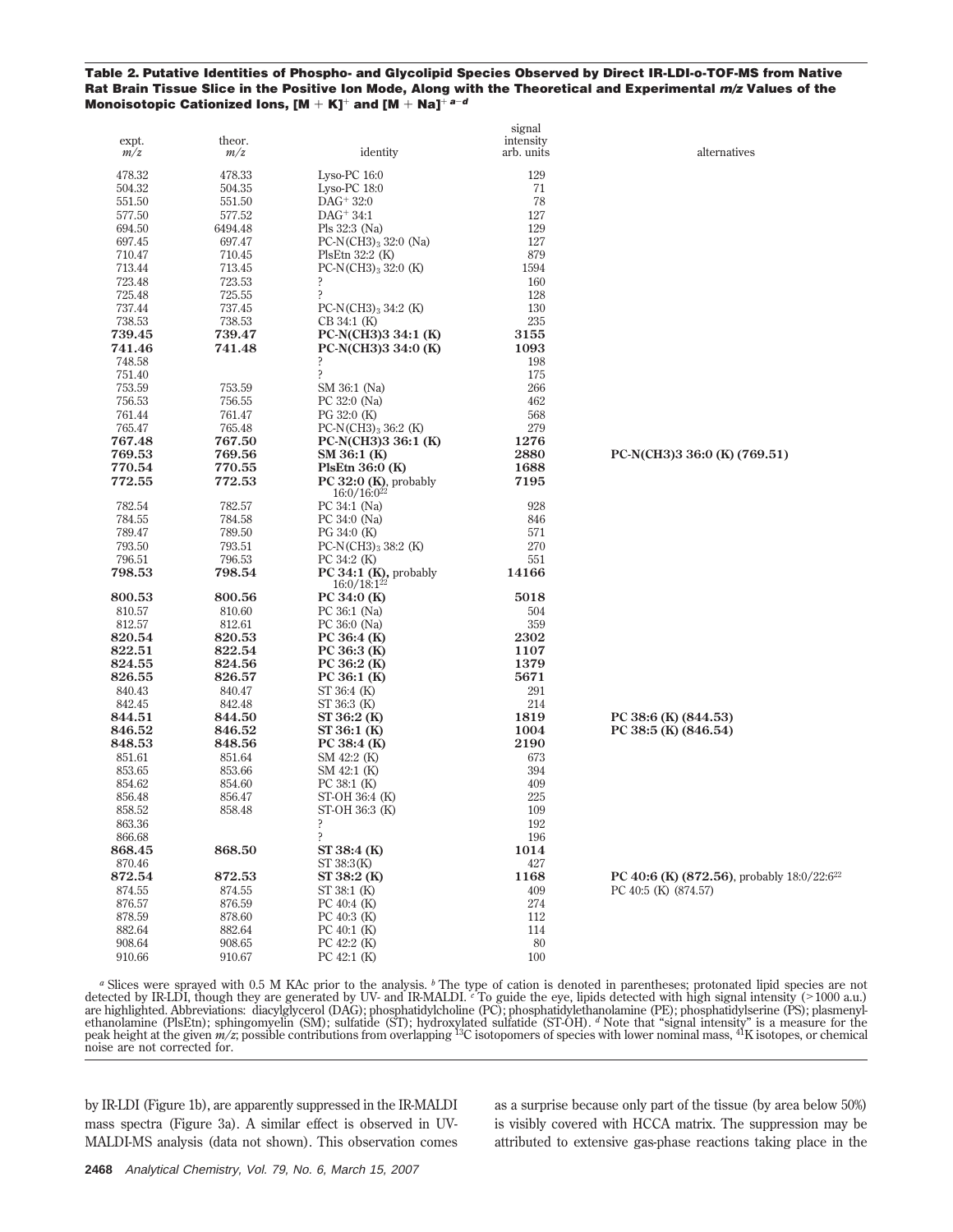

**Figure 3.** IR-MALDI-o-TOF mass spectrum recorded from a 60 *µ*m thick HCCA-coated rat brain tissue slice in (a) negative and (b) positive ion mode, displaying a series of phospho- and glycolipid species. Some major ions are assigned with their putative identity. In negative ion mode, all ions represent deprotonated molecular species,  $[M - H]$ <sup>-</sup>. In positive ion mode,  $[M + H]$ <sup>+</sup>,  $[M + Na]$ <sup>+</sup>, and  $[M + K]^+$  ions are observed with comparable intensities. The type of cation is indicated in parentheses.

expanding MALDI plume and thermodynamically favoring certain products. Alternatively, also the use of relatively nonpolar solvent containing 50% acetonitrile, may lead to the observed loss. Further studies are needed to evaluate these effects in more detail. Different matrix systems like 2,5-dihydroxybenzoic acid, which is more commonly used for the analysis of lipids, may also facilitate their detection by MALDI-MS. IR-MALDI-o-TOF-MS analysis of neither HCCA- or sinapic acid coated slices hardly produced any (peptide) ions with molecular weights in excess of 1000. Only some very abundant peptides (as determined by UV-MALDI-MS; see below) also produce some IR-MALDI ions (data not shown). This observation may be attributed to a general lower IR-MALDI ionization efficiency for peptides. Notably-and in some contrast to UV-MALDI-MS measurements (see below)—the degree of matrix cluster formation was found to be rather low if not absent for both IR-MALDI ion polarities.

A substantial drawback accompanying spatially resolved MAL-DI profiling of tissue is the easy delocalization of molecules from their original lateral position during the matrix preparation step. Indeed, medium intensities of lipids and peptides were well detected from an area just next to the slices to which matrix (and analytes) have eluted during the matrix preparation step (data



**Figure 4.** UV-MALDI-o- TOF mass spectrum recorded from a 60 *µ*m thick HCCA-coated rat brain tissue slice in positive ion mode. (a) full mass spectrum ( $m/z$  500-14250). The insets demonstrate the high mass resolution throughout the recorded mass range.  $m/z$  values are given for the 12C-monoisotopic peak except for high mass ions for which average molecular weights, denoted by brackets < >, are indicated. (b) <sup>m</sup>/<sup>z</sup> range from 600 to 1050, displaying a series of phospho and glycolipid ions. Some major ions are assigned with their putative identity. Ions are observed with comparable intensities as  $[M + H]^{+}$ ,  $[M + Na]^{+}$ , or  $[M + K]^{+}$  ions. Identified matrix cluster ion signals are labeled with an asterisk. "/\*" denotes that matrix cluster and lipid ions could not be distinguished. For this experiment, the acceleration potential of the TOF analyzer was set to 20 kV to favor the detection of larger ions.

not shown). Although this problem is clearly aggravated if-like in the current work-rather simple sample preparation protocols are employed, it clearly poses one of the major obstacles for laterally well-resolved MALDI-MS imaging.

**UV-MALDI-MS.** UV-MALDI-o-TOF-MS analysis of HCCAcoated slices extends the detectable mass range to about 10 000 Da. Figure 4a displays an UV-MALDI-o-TOF mass spectrum that was recorded from an HCCA-coated slice in positive ion mode. The use of sinapic acid extended the accessible mass range even further-to about an  $m/z$  of 40 000 (data not shown). The negative ion mode produced only comparatively low ion abundances for both matrices (data not shown). Ions above 1000 Da are in their majority believed to represent peptides and small proteins.2 As demonstrated by the insets in Figures 4a, up to about an *m*/*z* of ∼9000 12C-isotopic resolution is achieved by the o-TOF-analysis. In comparison to typical axial-UV-MALDI-TOF measurements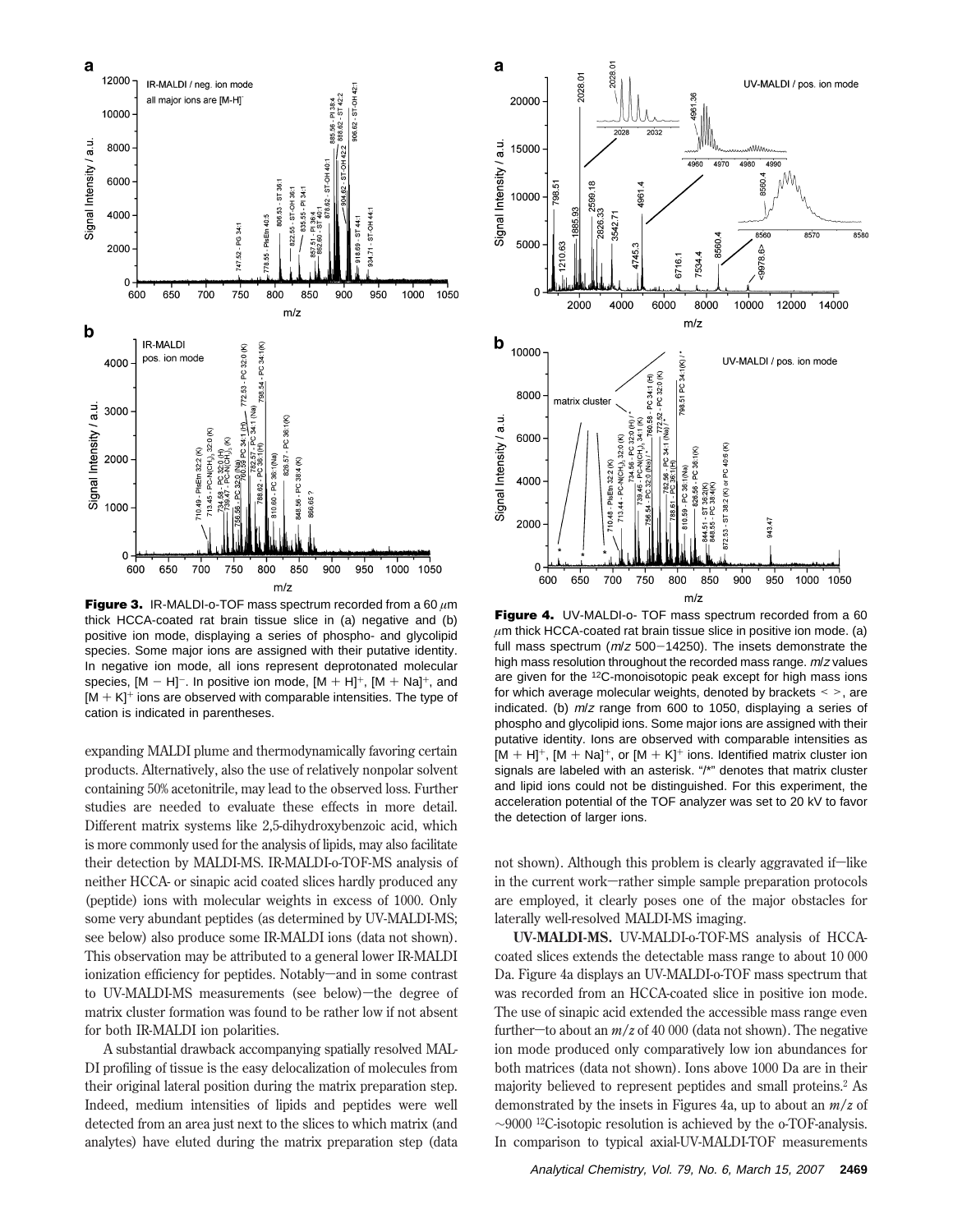from tissue slices,19 this constitutes a substantial improvement. An experiment, in which neighboring slices have been analyzed in parallel by axial- and o-TOF-MS, showed that essentially the same peptides are, however, detected by both methods (data not shown). Further going peptide identification was beyond the scope of the present study

High abundances of phospholipid and sulfatide ions are also generated by positive ion mode UV-MALDI (Figure 4b), by pattern essentially identical to those recorded in the IR-MALDI-MS analysis (Figure 3a). Alike for peptides, lipid ion abundances are substantially lower in negative ion mode mass spectra (data not shown). The potential overlap with smaller peptides (e.g., the ion observed at *m*/*z* 943.47 in Figure 4b probably presents such a peptide) and matrix cluster ions complicate the data interpretation. A few matrix cluster ions are assigned in Figure 4b with an asterisk-these species were identified from a mass spectrum that was taken from a pure matrix sample. The degree of matrix cluster formation is notably higher for UV- than for IR-MALDI. Adduct complexes between analyte (both lipid and peptide) and matrix can form another concern, in particular if cinnamic acid derivatives are employed as matrix. $20,21$  The extent of adduct formation seems to depend critically on the exact sample preparation conditionssuch complexes were in fact observed in a minority of the performed experiments. Comparing standard microcrystalline peptide/matrix MALDI preparations and the preparations on lipid rich tissue, the degree of both matrix cluster and adduct complex formation was generally found to be (much) lower for the tissue preparations or even essentially absent.

**UV-MALDI-MS Analysis of Tissue Treated with Trypsin.** Molecular identification based on the mass of the detected ion alone is rarely unequivocal. Immunology may provide specific identification but is restricted to individual target structures.<sup>22</sup> MALDI tandem-MS may be used for structural analysis and identification of small molecules directly from tissue sections but would typically be limited to ions not exceeding 2000-3000 Da in mass. Enzymatic digestion of peptidergic components containedand being accessible to the enzyme-in the tissue may form an interesting "shotgun" approach to cleave larger peptides and proteins to product ion sizes falling well into this mass range.23 Large proteins that are not detectable by direct MALDI-MS of the original tissue sample may even become demasked. Owing to the high number of enzymatic fragment ions which will in general be produced by this approach, a high resolving power of the mass spectrometer for differentiation of precursor ion species will be compulsory.

Figure 5 demonstrates the principle feasibility of this approach. In this experiment, trypsin was applied for 3 min before the slice was rinsed with ethanol and HCCA matrix was added. In addition to smaller tryptic peptides in the typical mass range, this approach produces a set of larger (and new) ions with *m*/*z* values up to above ∼25 000. Presumably, these species represent partially cleaved larger proteins that do not show up in the mass spectrum

(23) Chaurand, P.; Stoeckli, M.; Caprioli, R. M. *Anal. Chem.* **1999**, *71*, 5263.



**Figure 5.** UV-MALDI-o- TOF mass spectrum recorded in positive ion mode from a 15 *µ*m thick rat brain tissue slice, after allowing enzymatic digestion with trypsin directly on the slice for 3 min (at room temperature). The digestion reaction was stopped by rinsing the slices with 80% ethanol and subsequent application of HCCA matrix.

taken from the untreated sample. Autolysis ions of trypsin could not be identified. The exceedingly large number of ion signals in the tryptic fragment mass range renders a data bank search less meaningful, but the results clearly demonstrate that tandem-MS analysis on such a preparation should be possible. Applying trypsin for longer times leads to more complete digestion but also more complex mass spectra (data not shown); this may help to produce fragment ion sizes amenable for tandem MS analysis.

#### **CONCLUSIONS**

Molecular analysis of tissue slices employing a MALDI ion source operated at an elevated pressure of ∼1 mbar and combined with an orthogonal TOF mass analyzer provides several advantageous features. The analysis can be performed with slices of almost arbitrary thickness without degradation of a high and massindependent resolving power of about 10 000. For convenience and compatibility with histology, tissue slices can also be prepared on standard glass substrates. The employment of an IR-laser allows to generate spatially resolved phospho- and glycolipid profiles even from native cryosected slices. Spraying of a concentrated KAc solution onto the slices was found to facilitate data interpretation in positive ion mode by effectively reducing the formation of sodium-adduct ions. An important feature of the direct LDI approach is that analyte diffusion is essentially avoided and data recorded as a function of lateral position thus reflect a "true" image of the lipid distribution, at least on a micrometer scale. We will address this issue of achievable lateral resolution further in succeeding work employing smaller laser sizes. In contrast to UVor IR-MALDI-MS, matrix-less IR-LDI produces no protonated lipids, suggesting additional ionization pathways being effective in the MALDI-case. UV-MALDI-o-TOF-MS allows the profiling of peptides and small proteins from matrix-coated tissue. Larger proteins can partially be demasked by treatment of the tissue with trypsin. Employing miniaturized digestion and matrix preparation protocols in combination with structural analysis and protein identification by tandem MS may therefore allow spatially resolved shot-gun proteomics directly from tissue slices.

#### **ACKNOWLEDGMENT**

The authors are grateful to Sequenom GmbH (Hamburg, Germany) for use of their o-TOF instrument. We also thank Franz

<sup>(19)</sup> Lemaire, R.; Tabet, J. C.; Ducoroy, P.; Hendra, J. B.; Salzet, M.; Fournier, I. *Anal. Chem.* **2006**, *78*, 809.

<sup>(20)</sup> Ivleva, V. B.; Elkin, Y. N.; Budnik, B. A.; Moyer, S. C.; O'Connor, P. B.; Costello, C. E. *Anal. Chem.* **2004**, *76*, 6484.

<sup>(21)</sup> Krutchinsky, A. N.; Chait, B. T. *J. Am. Soc. Mass Spectrom.* **2002**, *13* 129. (22) Salzet, M.; Wattez, C.; Slomianny, M. C. *Comp. Biochem. Physiol. Comp.*

*Physiol.* **1993**, *104*, 75.